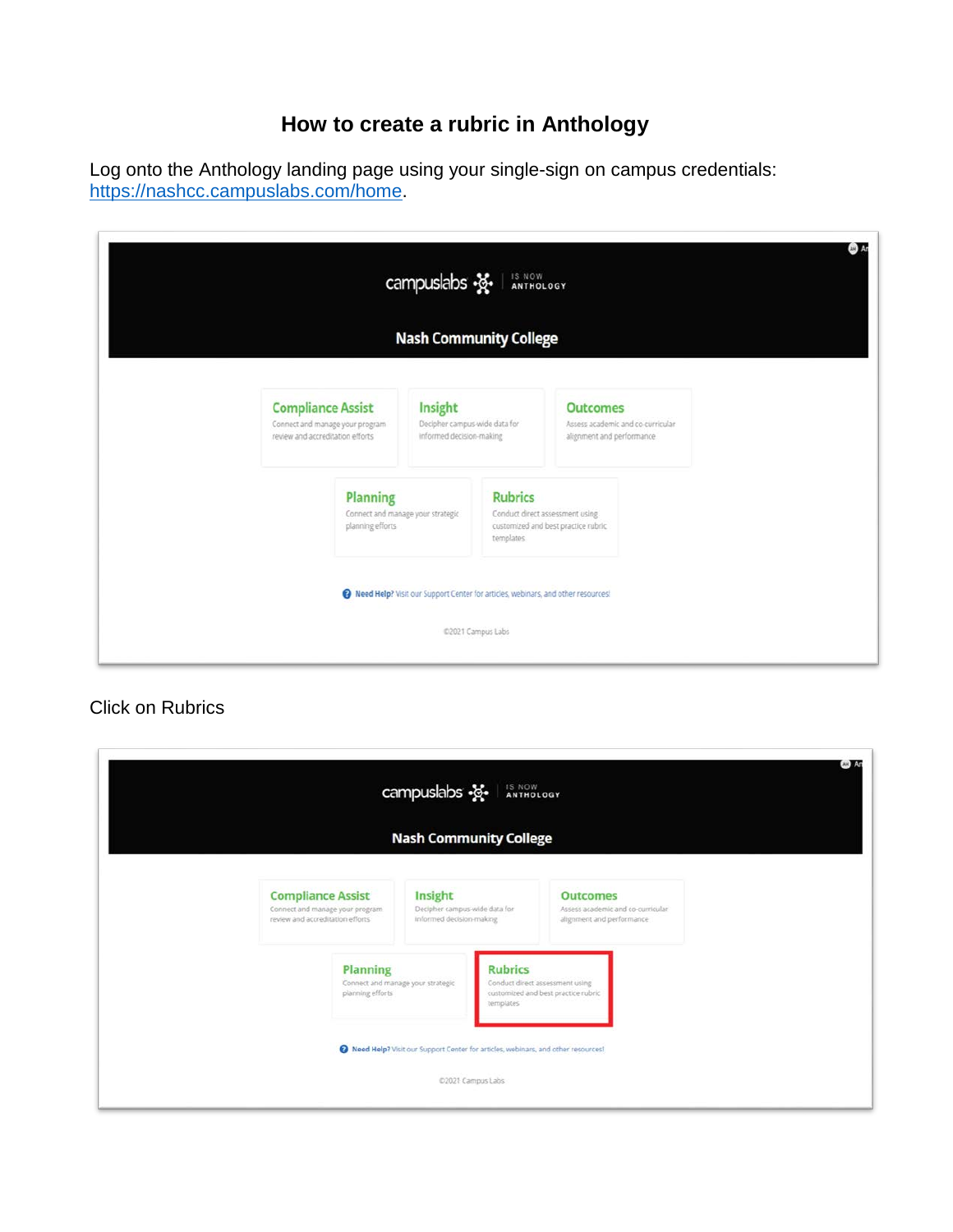Click on New Template/Create a rubric from scratch.

| 2 <sup>4</sup> Rubrics    |                                                  |                           | <b>O</b> Amy   |
|---------------------------|--------------------------------------------------|---------------------------|----------------|
| <b>Rubrics</b>            |                                                  |                           |                |
| <b>Rubric Templates</b>   | Ass <sub>essments</sub><br>New Template $\star$  |                           | $+ Add$        |
| Q. Search Rubrics         | Start with a Cormatted Rubric<br>rch Assessments |                           |                |
| <b>COM 110</b>            | Create a Rubric from Scratch                     | Template                  | <b>Entries</b> |
| <b>COM 231</b>            | Test-01 FA 2021                                  | Test                      | 3              |
| <b>ENG 111</b>            | ENG 111 Non CT SP 21                             | ENG 111                   | $\overline{4}$ |
| <b>Critical Thinking</b>  | ENG 111 CT test SP 21                            | ENG 111                   | $\sqrt{4}$     |
| Problem Solving           | 图 Test                                           | Interpersonal Development | 3              |
| interpersonal Development | Test                                             | Interpersonal Development | $\mathbf{1}$   |
| CJC 113 Paper 3           | COM 110 Test 3                                   | COM 110                   | $\overline{7}$ |
|                           |                                                  |                           |                |

Provide the rubric with a name.

| ×<br>Enter Your Rubric Title             |                         |       |                         |                          |           | <b>O</b> Rubric Settings<br><b>El Save</b> | 父 Rubric Tools<br>Save & Done |
|------------------------------------------|-------------------------|-------|-------------------------|--------------------------|-----------|--------------------------------------------|-------------------------------|
|                                          | 4<br>Achievement Title  |       | Achievement Title       | Achievement Title        |           | Achievement Title                          |                               |
| <b>Total Rubric Value</b>                | Activusment Description |       | Achievement Description | Achievement Description  |           | Athevement Description                     |                               |
| 100 / 100 points                         | ACHIEVEMENT VALUE       |       | ACHIEVEMENT VALUE       | ACHIEVEMENT VALUE<br>33% | $67%$ –   | ACHIEVEMENT VALUE                          | 100%                          |
|                                          | 1.11                    |       | 1.1.1                   | 111                      |           | 1.11                                       |                               |
| Dimension Title<br>Dimension Description | Add a Description       |       | Add a Description       | Add a Description        |           | Add a Description                          |                               |
| <b>OMENSION VALUE</b>                    |                         |       |                         |                          |           |                                            |                               |
| 34/100 pts                               |                         | 0 pts |                         | 11.22 pts                | 22.78 pts |                                            | 34 pts                        |
| Dimension Title<br>Dimension Description | Add a Description       |       | Add a Description       | Add a Description        |           | Add a Description                          |                               |
| DIMENSION VALUE<br>33/100 pts            |                         | 0 pts |                         | 10.89 pts                | 22.11 pts |                                            | 33 pts                        |
| Dimension Title                          | Add a Description       |       | Add a Description       | Add a Description        |           | Add a Description                          |                               |
| Dimension Description                    |                         |       |                         |                          |           |                                            |                               |
| DAINVONTAGE.                             |                         |       |                         |                          |           |                                            |                               |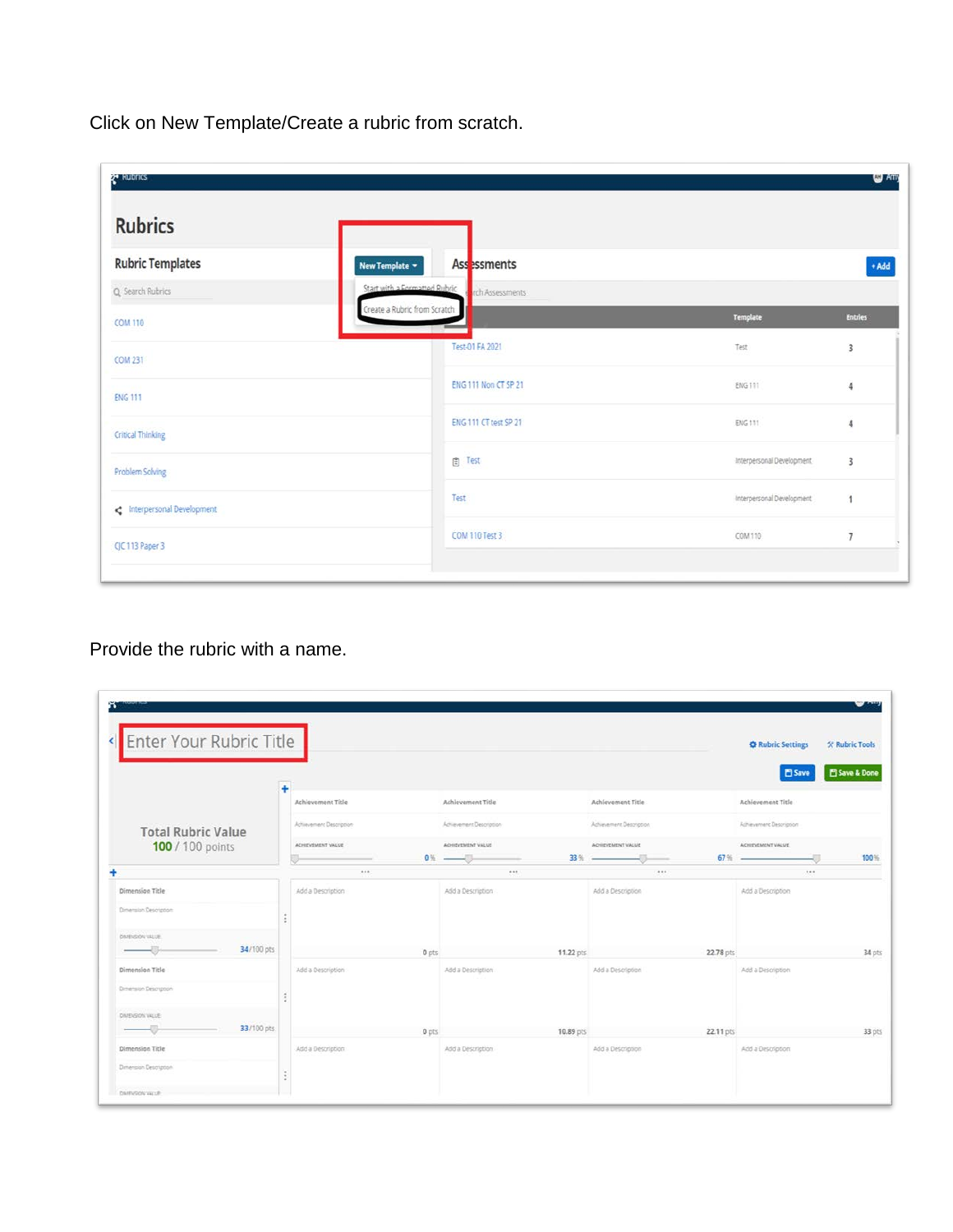Add columns or rows as necessary using the appropriate + sign.

| « Enter Your Rubric Title    |                           |                                 |           |                          | <b>C</b> Rubric Settings<br><b>X Rubric Tools</b>  |        |
|------------------------------|---------------------------|---------------------------------|-----------|--------------------------|----------------------------------------------------|--------|
|                              | vement Title              | Achievement Title               |           | Achievement Title        | Save & Done<br><b>El Save</b><br>Achievement Title |        |
| <b>Total Rubric Value</b>    | Achievement Description   | Achievement Description         |           | Achievement Description  | Achievement Description                            |        |
| 100 / 100 points             | ACHIEVEMENT VALUE         | ACHIEVEMENT VALUE<br>$0%$ - $%$ | 33%       | ACHIEVEMENT VALUE<br>67% | ACHIVEMENT VALUE                                   | 100%   |
| <b>Dimension Title</b>       | 1.11<br>Add a Description | Add a Description               | 1.14      | <br>Add a Description    | 1.1.1<br>Add a Description                         |        |
| Dimension Description        |                           |                                 |           |                          |                                                    |        |
| DIMENSION VALUE              |                           |                                 |           |                          |                                                    |        |
| 34/100 pts                   |                           | $0$ pts                         | 11.22 pts | 22.78 pts                |                                                    | 34 pts |
| Dimension Title              | Add a Description         | Add a Description               |           | Add a Description        | Add a Description                                  |        |
| <b>Dimension Description</b> |                           |                                 |           |                          |                                                    |        |
| DIVENSION VALUE              |                           |                                 |           |                          |                                                    |        |
| 33/100 pts                   |                           | 0 pts                           | 10.89 pts | 22.11 pts                |                                                    | 33 pts |
| Dimension Title              | Add a Description         | Add a Description               |           | Add a Description        | Add a Description                                  |        |
| Dimension Description        |                           |                                 |           |                          |                                                    |        |

Rows or columns can also be deleted by clicking on the three dots (…) and the trash can icon.

| <b>B</b> Rubrics                                                     |                         |                         |                             | $\bullet$ Am                               |
|----------------------------------------------------------------------|-------------------------|-------------------------|-----------------------------|--------------------------------------------|
| <b>Enter Your Rubric Title</b><br>$\left\langle \cdot \right\rangle$ |                         |                         |                             | <b>C</b> Rubric Settings<br>父 Rubric Tools |
|                                                                      | Ŧ                       |                         |                             | Save & Done<br><b>門 Save</b>               |
|                                                                      | Achievement Title       | Achievement Title       | Achievement Title           | Achievement Title                          |
| <b>Total Rubric Value</b>                                            | Achievement Description | Achievement Description | Achievement Description     | Achievement Description                    |
| 100 / 100 points                                                     | ACHIEVEMENT VALUE       | ACHIEVEMENT VALUE       | ACHIEVEMENT VALUE           | ACHIEVEMENT VALUE                          |
|                                                                      | close                   | $0%$ -<br>111           | 33%<br>67%<br>$\sim$<br>148 | 100%<br>111                                |
|                                                                      | E                       |                         |                             |                                            |
| Dimension Title                                                      |                         | Add a Description       | Add a Description           | Add a Description                          |
| Dimension Description                                                | ō                       |                         |                             |                                            |
| DIMENSION VALUE:                                                     |                         |                         |                             |                                            |
| 34/100 pts                                                           | 0 pts                   | 11.22 pts               | 22.78 pts                   | 34 pt                                      |
| Dimension Title                                                      | Add a Description       | Add a Description       | Add a Description           | Add a Description                          |
| Dimension Description                                                | $\epsilon$<br>÷         |                         |                             |                                            |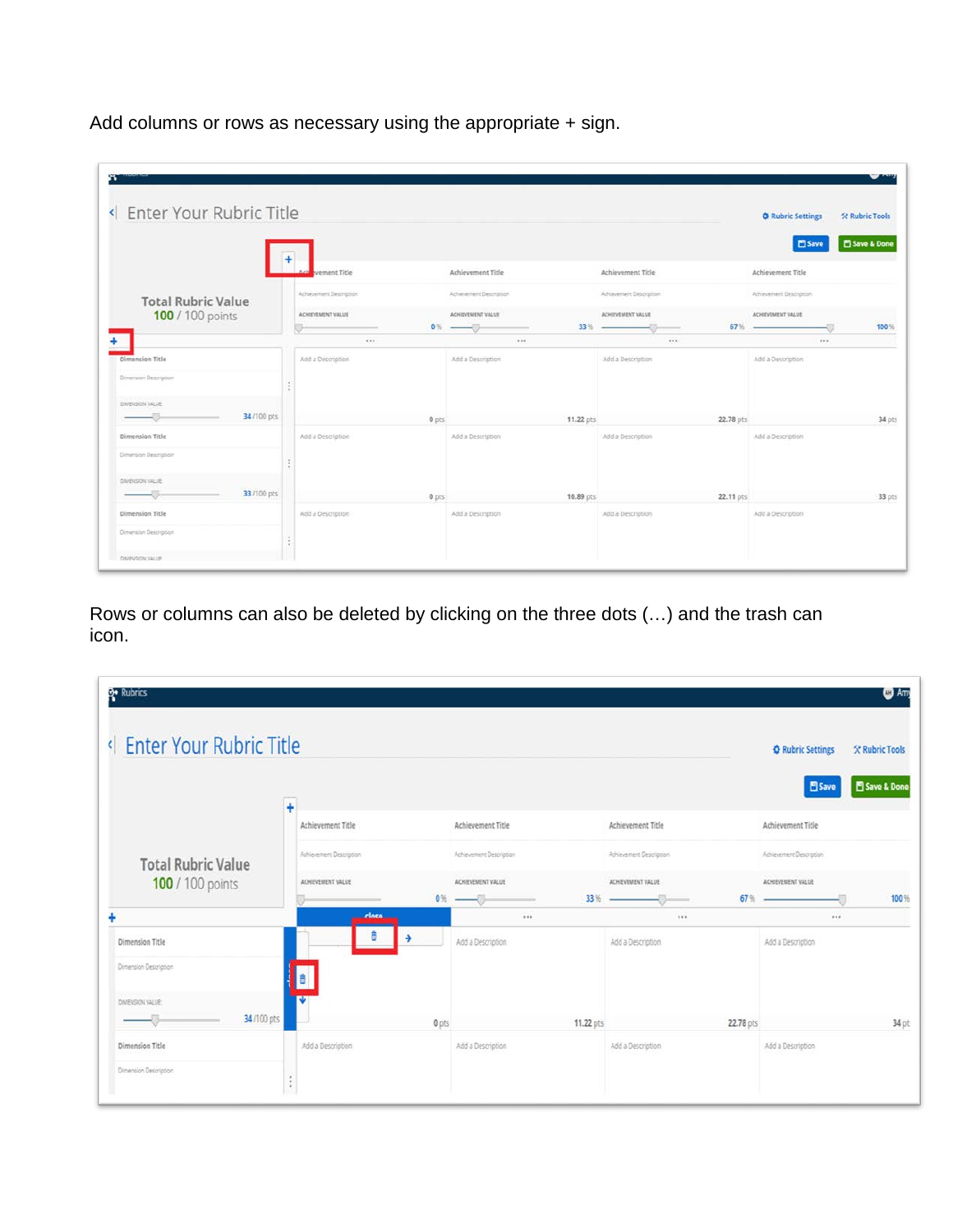The point value of the rubric can be changed under Rubric Settings.

| Rubrics<br>Enter Your Rubric Title       |                      |                                              |                                              |                          |           | <b><math>\Phi</math> Rubric Settings</b>          | <b>O</b> Am<br><b>K</b> Rubric Tools |
|------------------------------------------|----------------------|----------------------------------------------|----------------------------------------------|--------------------------|-----------|---------------------------------------------------|--------------------------------------|
|                                          | Ŧ                    |                                              |                                              | Achievement Title        |           | <b>De Rubric Scoring</b><br>0<br>100 Total Points | Save & Done                          |
| <b>Total Rubric Value</b>                |                      | Achievement Title<br>Achievement Description | Achievement Title<br>Achievement Description | Achievement Description  |           | Off N/A Option<br>0                               |                                      |
| 100 / 100 points                         |                      | ACHIEVEMENT VALUE                            | ACHIEVEMENT VALUE<br>$0\%$ - $\Box$          | ACHIEVEMENT VALUE<br>33% |           | Off Multiple Evaluations @                        | 100%                                 |
|                                          |                      | 188                                          |                                              | 111                      |           | Individual Comments                               |                                      |
| Dimension Title<br>Dimension Description |                      | Add a Description                            | Add a Description                            | Add a Description        |           | General Comments <b>Q</b>                         |                                      |
|                                          | $\ddot{\phantom{1}}$ |                                              |                                              |                          |           |                                                   |                                      |
| DIMENSION VALUE                          |                      |                                              |                                              |                          |           |                                                   |                                      |
| 34/100 pts                               |                      | 0 pts                                        | 11.22 pts                                    |                          | 22.78 pts |                                                   | 34 pt                                |
| Dimension Title                          |                      | Add a Description                            | Add a Description                            | Add a Description        |           | Add a Description                                 |                                      |
| Dimension Description                    | $\bullet$<br>t.      |                                              |                                              |                          |           |                                                   |                                      |

Name each column and row in accordance with the rubric criteria. Include descriptions if you would like. (These descriptions would typically explain the items to another grader.)

| Inter Your Rubric Title                  |                         |       |                         |           |                         |           | <b>O</b> Rubric Settings | <b>X Rubric Tools</b> |
|------------------------------------------|-------------------------|-------|-------------------------|-----------|-------------------------|-----------|--------------------------|-----------------------|
|                                          |                         |       |                         |           |                         |           | <b>El Save</b>           | Save & Done           |
|                                          | Achievement Title       |       | Achievement Title       |           | Achievement Title       |           | Achievement Title        |                       |
| <b>Total Rubric Value</b>                | Achievement Description |       | Achievement Description |           | Achievement Description |           | Adverement Description   |                       |
| 100 / 100 points                         | ACHIEVEMENT VALUE       |       | ACHIEVEMENT VALUE       | 33%       | ACHIEVEMENT VALUE       | 67%       | ACHIEVEMENT VALUE        | 100%                  |
|                                          | $-0.5$                  |       | 7.58                    |           | 1.11                    |           | 1.11                     |                       |
| Dimension Title<br>Dynansion Description | Add a Description       |       | Add a Description       |           | Add a Description       |           | Add a Description        |                       |
| DIMENSION VALUE:                         |                         |       |                         |           |                         |           |                          |                       |
| 34/100 pts                               |                         | 0 pts |                         | 11.22 pts |                         | 22.78 pts |                          | 34 pts                |
| Dimension Title                          | Add a Description       |       | Add a Description       |           | Add a Description       |           | Add a Description        |                       |
| Dimension Description                    |                         |       |                         |           |                         |           |                          |                       |
| DIMENSION VALUE                          |                         |       |                         |           |                         |           |                          |                       |
| 33/100 pts                               |                         | 0 pts |                         | 10.89 pts |                         | 22.11 pts |                          | 33 pts                |
| Dimension Title                          | Add a Description       |       | Add a Description       |           | Add a Description       |           | Add a Description        |                       |
| Dimension Description                    |                         |       |                         |           |                         |           |                          |                       |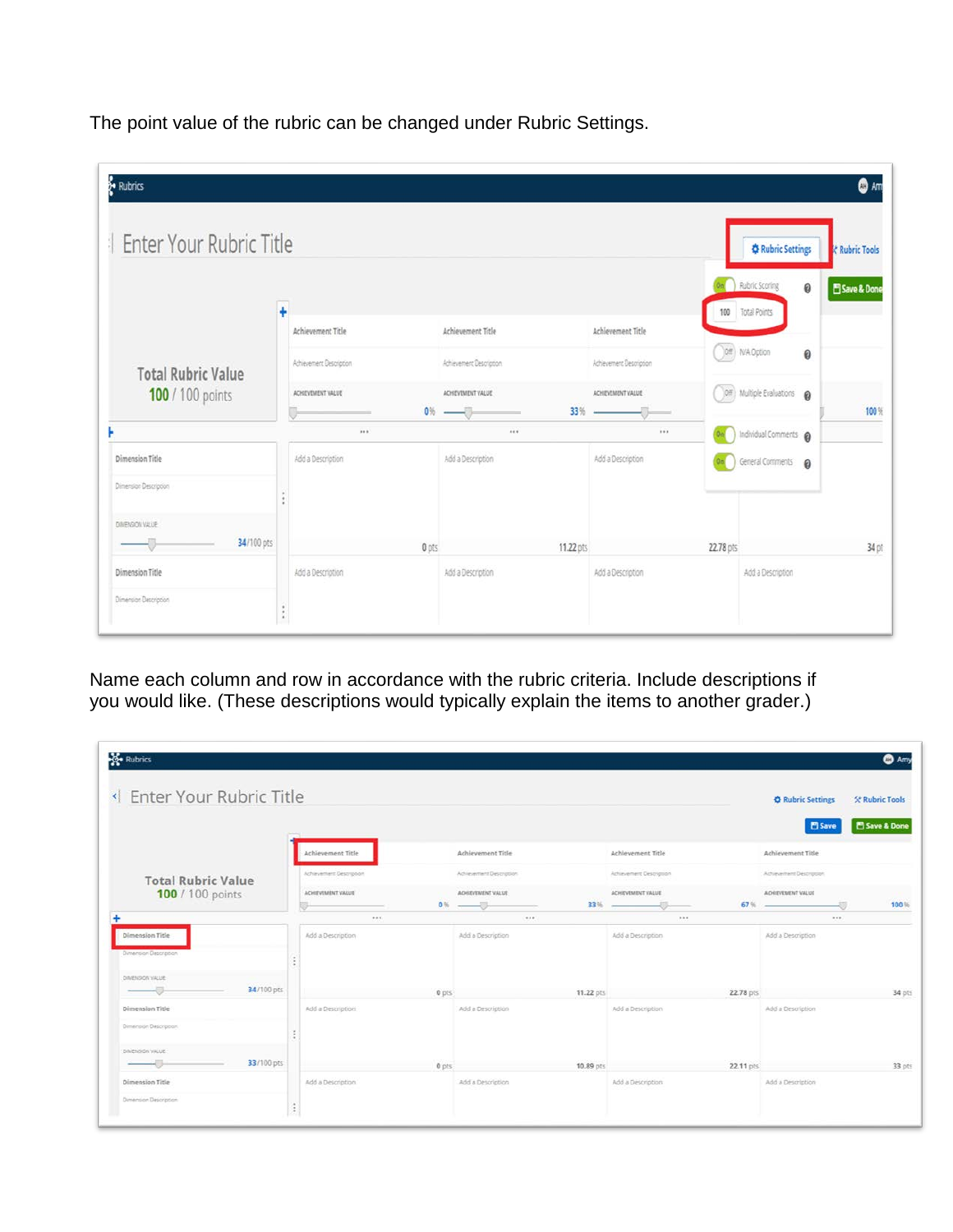Add descriptions for each intersection of the achievement level and dimension. (This is what explains to a student how each level of mastery is achieved.)

| <b>S</b> Rubrics<br>Inter Your Rubric Title |                   |                         |       |                                    |           |                           |           | <b>C</b> Rubric Settings                      | <b>O</b> Amy<br><b>X Rubric Tools</b> |
|---------------------------------------------|-------------------|-------------------------|-------|------------------------------------|-----------|---------------------------|-----------|-----------------------------------------------|---------------------------------------|
|                                             | ÷                 |                         |       |                                    |           |                           |           | <b>E</b> Save                                 | Save & Done                           |
|                                             |                   | Achievement Title       |       | Achievement Title                  |           | Achievement Title         |           | Achievement Title                             |                                       |
| <b>Total Rubric Value</b>                   |                   | Achievement Description |       | Advisionent Description            |           | Achievement Description   |           | Achievement Description                       |                                       |
| 100 / 100 points                            |                   | ACHIEVEMENT VALUE       |       | ACHIEVEMENT VALUE<br>$0\%$ - $0\%$ |           | ACHIEVEMENT VALUE<br>33 % |           | ACHIEVEMENT VALUE<br>$67\%$ $\longrightarrow$ | 100%                                  |
| ÷                                           |                   | $\cdots$                |       | 112                                |           |                           |           | $-0.015$                                      |                                       |
| Dimension Title<br>Dimension Description    |                   | Add a Description       |       | Add a Description                  |           | Add a Description         |           | Add a Description                             |                                       |
| DIMENSION VALUE<br>34/100 pts               |                   |                         | 0 pts |                                    | 11.22 pts |                           | 22.78 pts |                                               | 34 pts                                |
| Dimension Title                             |                   | Add a Description       |       | Add a Description                  |           | Add a Description         |           | Add a Description                             |                                       |
| Dimension Description                       |                   |                         |       |                                    |           |                           |           |                                               |                                       |
| DIMENSION VALUE:<br>33/100 pts              |                   |                         |       |                                    |           |                           |           |                                               |                                       |
| Dimension Title                             |                   | Add a Description       |       | Add a Description                  |           | Add a Description         |           | Add a Description                             |                                       |
| Dimension Description                       | $\ddot{\ddot{z}}$ |                         |       |                                    |           |                           |           |                                               |                                       |

Set the point values for each row and column.

| Inter Your Rubric Title    |                         |                               |                          | <b>O</b> Rubric Settings                    | * Rubric Tools                |
|----------------------------|-------------------------|-------------------------------|--------------------------|---------------------------------------------|-------------------------------|
|                            | ÷                       |                               |                          |                                             | Save & Done<br><b>El Save</b> |
|                            | Achievement Title       | Achievement Title             | Achievement Title        | Achievement Title                           |                               |
| <b>Total Rubric Value</b>  | Achievement Description | Advancement Description       | Achievement Description  | Achievement Description                     |                               |
| 100 / 100 points           | ACHEVEMENT VALUE        | ACHIEVEMENT VALUE<br>$\Omega$ | ACHIEVEMENT VALUE<br>33% | ACHEVEMENT VALUE<br>$67%$ $\longrightarrow$ | 100%                          |
|                            | 1.11                    |                               | 1.1.1                    |                                             | 428.                          |
| Dimension Title            | Add a Description       | Add a Description             | Add a Description        | Add a Description                           |                               |
| Dimension Description      |                         |                               |                          |                                             |                               |
| DIMENSION VALUE            |                         |                               |                          |                                             |                               |
| 34/100 pts                 |                         | 0 pts                         | 11.22 pts                | 22.78 pts                                   | 34 pts                        |
| <b>Uthnicitation There</b> | Add a Description       | Add a Description             | Add a Description        | Add a Description                           |                               |
| Dimension Description      | ÷                       |                               |                          |                                             |                               |
| DIMENSION VALUE            |                         |                               |                          |                                             |                               |
| 33/100 pts                 |                         | 0 pts                         | 10.89 pts                | 22.11 pts                                   | 33 pts                        |
|                            | Add a Description       | Add a Description             | Add a Description        | Add a Description                           |                               |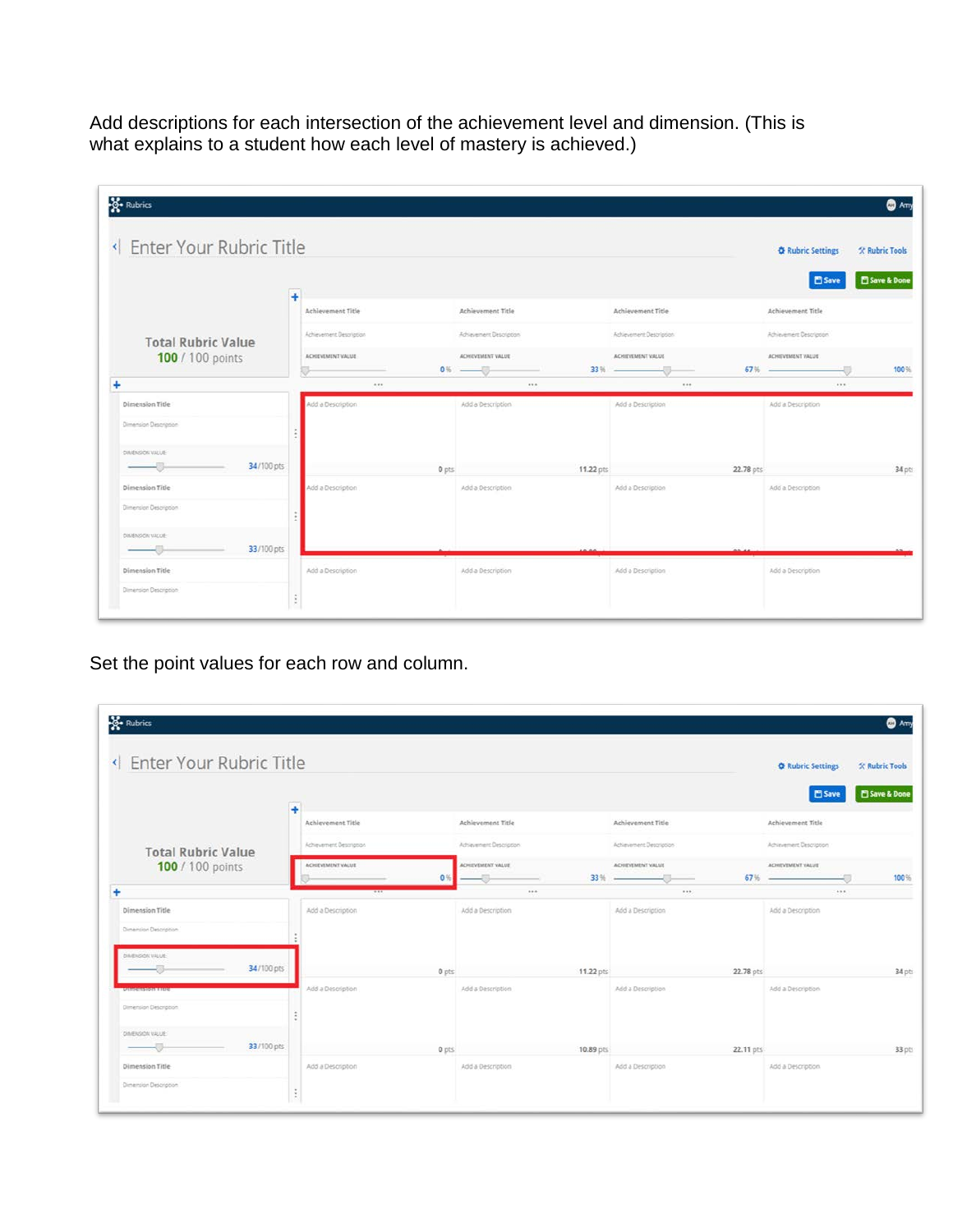As you are working, click "Save" to maintain your progress. When you are finished, click "Save & Done."

|                              | $\alpha$ and      | $0\%$ - $\qquad$<br>$-1$<br>7.68 | 33% –     | $67%$ –<br>$***$  | 888                      | 100%        |
|------------------------------|-------------------|----------------------------------|-----------|-------------------|--------------------------|-------------|
| <b>Jimension Title</b>       | Add a Description | Add a Description.               |           | Add a Description | Add a Description        |             |
| Ilmension Description        |                   |                                  |           |                   |                          |             |
| IMENSON VALUE                |                   |                                  |           |                   |                          |             |
| 34/100 pts                   | $0$ pts           |                                  | 11.22 pts | 22.78 pts         |                          | 34 pts      |
| Jimension Title              | Add a Description | Add a Description                |           | Add a Description | Add a Description        |             |
| <b>Amerision Description</b> |                   |                                  |           |                   |                          |             |
| IMENSION VALUE:              |                   |                                  |           |                   |                          |             |
| 33/100 pts<br>-9             | 0 pts             |                                  | 10.89 pts | 22.11 pts         |                          | 33 pts      |
| <b>Nimension Title</b>       | Add a Description | Add a Description                |           | Add a Description | Add a Description        |             |
| <b>Amension Description</b>  |                   |                                  |           |                   |                          |             |
| INENSON VALUE                |                   |                                  |           |                   |                          |             |
| 33/100 pts                   | 0 pts             |                                  | 10.89 pts | 22.11 pts         |                          | 33 pts      |
|                              |                   |                                  |           |                   |                          |             |
|                              |                   |                                  |           |                   | Cancel<br><b>El Save</b> | Save & Done |

If you want to edit a rubric after creating it, click Rubric Tools – Edit and follow the steps above to make changes.

| <b>B</b> Rubrics |                   |                               |                             |          | $\bullet$ Amy                                                         |
|------------------|-------------------|-------------------------------|-----------------------------|----------|-----------------------------------------------------------------------|
| Test             |                   |                               |                             | Total    | <b>父 Rubric Tools</b><br>a<br>G Copy<br><b><i>Delete</i></b> Template |
|                  | Exemplary<br>100% | Accomplished<br>75%           | Developing<br>50%           | Not A    | <b>Legit</b><br><b>A</b> Print                                        |
| Grammar          | No grammar errors | Three or fewer grammar errors | Six or fewer grammar errors | More tha | d Reports<br>$\leq$ Share                                             |
| Ennete           | $k$ with          | $275$ ntc                     | $2.50$ ntc                  |          | $125$ ntc                                                             |